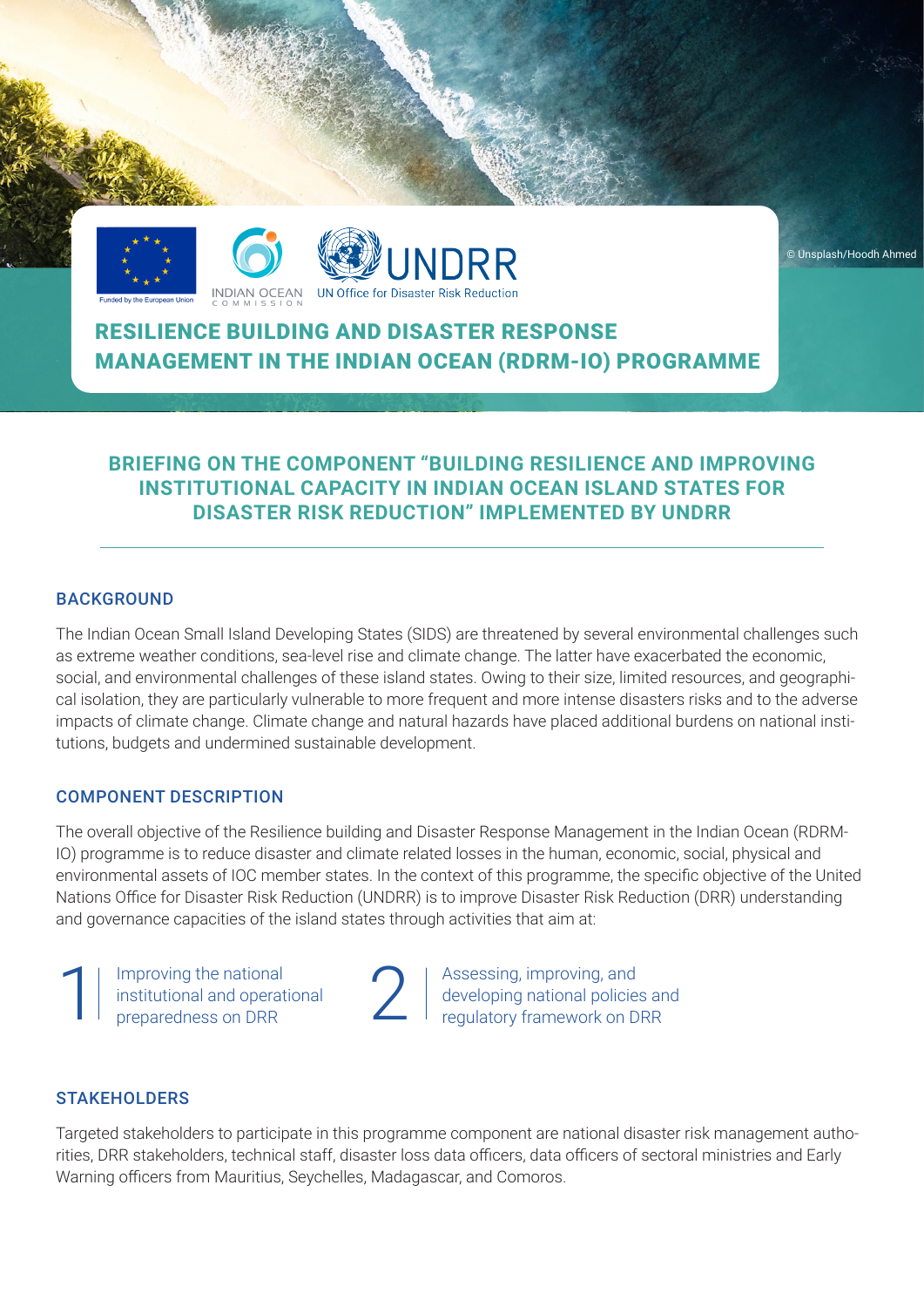## CURRENT GAPS TO BE ADDRESSED

The main problems identified in the region pertaining to DRR and adaptation to climate change can be grouped as follows:

- weaknesses and gaps in institutional and operational capacity on DRR
- lack of financial and technical capacity to address DRR
- deficiencies in information systems and data

## PLANNED ACTIVITIES

- Review the national institutional and operational response capacity on DRR of the national disaster management institutions. 1
- 2 Assess the institutional response procedures in the four countries to strengthen multisectoral coordination.
- 3 Clarify stakeholders' roles (including civil society and civic-military coordination) and foster inter-sectoral coordination on management of crises.
- Where relevant, assess the level of funding, pre-4 paredness and capacity of civil protection and mobilize civil society.
- Improve disaster risk database management and 5 geospatial information, enhance sharing of information and meteorological observations and forecasts.
- Assess the national and subnational early warning 6 systems (EWS) and their efficacy, reach countrywide coverage by advising on investments in equipment and human capacities and by proposing national communication protocols in emergency situations.
- Formulate a DRR communication and sensitization 7 strategy including clear actions and responsibilities of all key stakeholders to raise awareness on DRR.
- Undertake a review of each country's national DRR 8 systems i.e., the national DRR policies, strategies, action plan and regulatory frameworks.
- 9 Propose amendments to the national regulatory frameworks on DRR.

## IMPLEMENTATION MODALITIES

#### **Period: from 2022 until 2025**

UNDRR will deploy the following resources:

- In-country presence: Experts UNVs, national consultants, UNRC DRR focal points
- International expertise: international consultants, grants with internationally and locally recognized institutions and peer reviewers

Implementation will be done in close coordination with other implementing partners of the EU-IOC RDRM-IO programme:

- the Indian Ocean Commission (IOC)
- PIROI

Field missions will be planned as Covid-19 restrictions will be lifted or eased. Virtual and hybrid meetings will be held in the meantime to start implementation.